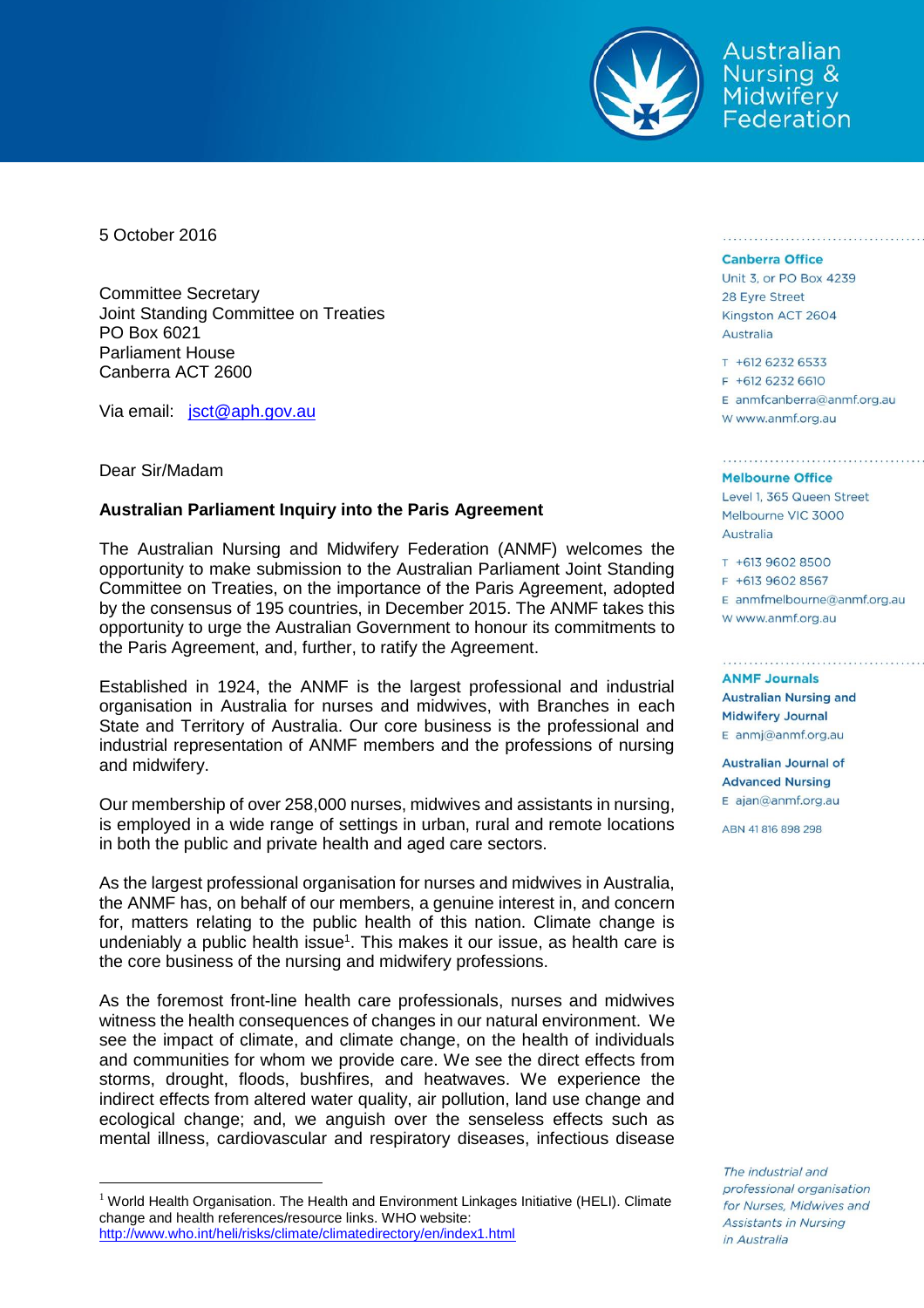epidemics, injuries and poisoning, and the loss of homes, livestock, land and livelihood.

The message from nurses and midwives on their lived experience of health effects from climate change is put succinctly by a colleague from the United States when she says: "…We're talking about the health impact of what we're seeing with our patients. It's about real people."<sup>2</sup>

Adverse health effects on individuals and communities will obviously also impact health systems and health care delivery, with the treatment of climate change-related health conditions adding to the burden of an already stretched Australian health care workforce. Nurses and midwives, as the largest cohort within this workforce, will take the brunt of this impact.

The ANMF has a particular concern for the impact of climatic change on people living in poverty and other vulnerable groups, such as people in rural and remote areas, including isolated Aboriginal and Torres Strait Islander communities. We are concerned for our Pacific Islander neighbours and nursing and midwifery colleagues there, who are already suffering the effects of climate change, very much disproportionately to their contribution to it's causes.

It is for the reasons outlined above that the ANMF calls on the Australian Government to honour its commitments to the Paris Agreement, particularly from the perspective of 'the right to health' as articulated in the preamble to the Agreement, as follows:

*Acknowledging that climate change is a common concern of humankind, Parties should, when taking action to address climate change, respect, promote and consider their respective obligations on human rights, the right to health, the rights of indigenous peoples, local communities, migrants, children, persons with disabilities and people in vulnerable situations and the right to development, as well as gender equality, empowerment of women and intergenerational equity…<sup>3</sup>*

As a founding member of the Climate and Health Alliance (CAHA)<sup>4</sup>, the ANMF has contributed to the development of the CAHA document: *Towards a National Strategy on Climate Health and Well-being for Australia*. We therefore join with other CAHA members in contending that a comprehensive national strategy is required to ensure health is a central issue in all climate policies. From our perspective, it is imperative the health risks of climate change and benefits to health of climate mitigation and adaptation actions, are the focus of the Government's national strategy.

<sup>3</sup> Paris Agreement. United Nations. 2015 Available at:

 $\overline{a}$ 

<sup>&</sup>lt;sup>2</sup> Domrose, C. The climate connection: Nurses examine effects of climate change on public health. Posted on Nurse.com on October 12, 2015. Retrieved from: [https://news.nurse.com/2015/10/12/44479 on 18/11/2015](https://news.nurse.com/2015/10/12/44479%20on%2018/11/2015)

http://www.who.int/globalchange/mediacentre/events/COP21\_climateagreement\_health/en/

<sup>4</sup> Climate and Health Alliance. CAHA website: [http://caha.org.au](http://caha.org.au/)